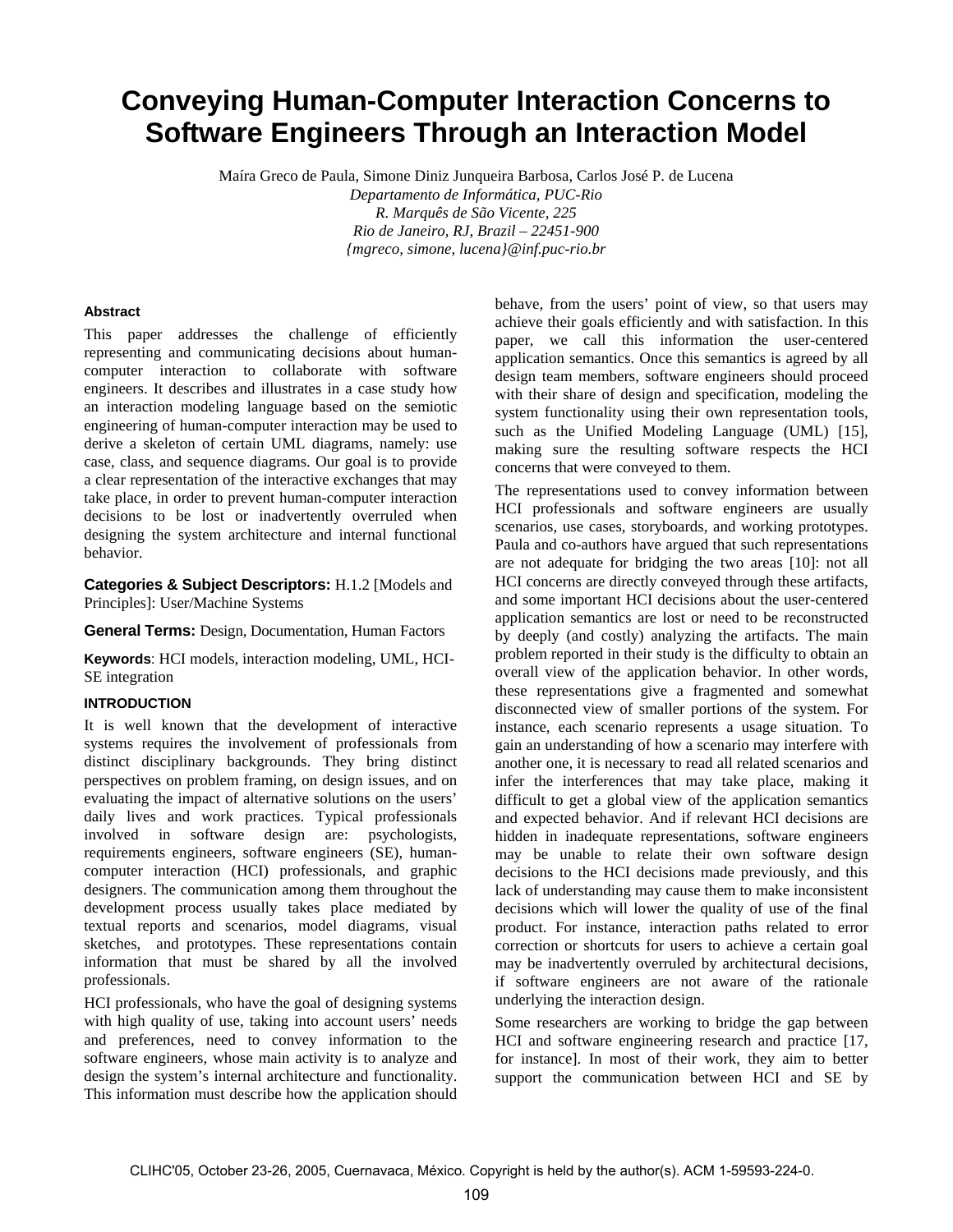proposing novel representations or extensions to existing representations, such as UML.

This paper also focuses on the communication between HCI professionals and software engineers. Our goal is to provide a means of communication that efficiently conveys the decisions made by HCI designers about the interaction to inform software engineers in their activities of software design and specification. We also need to allow software engineers to convey their decisions on matters that influence or constrain the interaction design. These decisions and constraints should, during the analysis and design stages, be negotiated by all the different professionals, in order to obtain a shared understanding and agreement on the final solution, via communication and collaboration (Figure 1).

In particular, this work considers that the main target audience for the HCI concerns and decisions are software engineers who will design and specify the software following an object-oriented approach, which is the most widely used paradigm in software engineering today.

In this work, the representation chosen to help foster communication among these professionals was MoLIC (acronym for "Modeling Language for Interaction as Conversation"). MoLIC is a language used to represent an interaction model devised to support designers in reflecting about the solution being conceived [12]. It was chosen as a boundary object because it provides a blueprint of the apparent behavior being designed, from the users' point-ofview [1]. We believe MoLIC makes it easier to establish relationships between the external (apparent) software behavior defined by HCI professionals and the internal software behavior and architecture defined by software engineers.

This paper is organized as follows: in the next section, the paper describes some related work and their limitations. In the third section, the paper describes MoLIC and the theory of HCI that underlies this work. The fourth section relates

MoLIC to the UML notation for object-oriented design, highlighting possible derivations intended to make the HCI-SE communication more efficient, and describes a small case study. The paper is concluded by a discussion and some considerations about the proposed approach.

# **RELATED WORK**

The research work that aims to integrate HCI aspects with OO modeling may be grouped in:

- extending UML to include user interface modeling;
- using models that represent HCI aspects and help guide OO modeling; and
- creating a method that includes OO and HCI models to specify the concrete user interface.

# **UML Extension**

Silva (2002) proposed UMLi – Unified Modeling Language for Interactive Applications –, a UML extension to encompass user interface modeling [14]. He describes a survey of some Model-Based User Interface Development Environments (MB-UIDEs) to investigate which user interface models are described in these environments. He identified four kinds of models:

- application model: describes the application attributes that are relevant to the user interface, in terms of classes, attributes, and their relationships;
- task-dialogue model: describes the users' tasks and the relationships between them;
- **abstract** presentation model: describes the visual structure of the user interface in a conceptual way; and
- concrete presentation model: describes in details the visual aspects of the user interface.

From these kinds of models and a case study in which a library system was modeled using UML, the author



Figure 1. Envisaged communication between HCI designers and software engineers.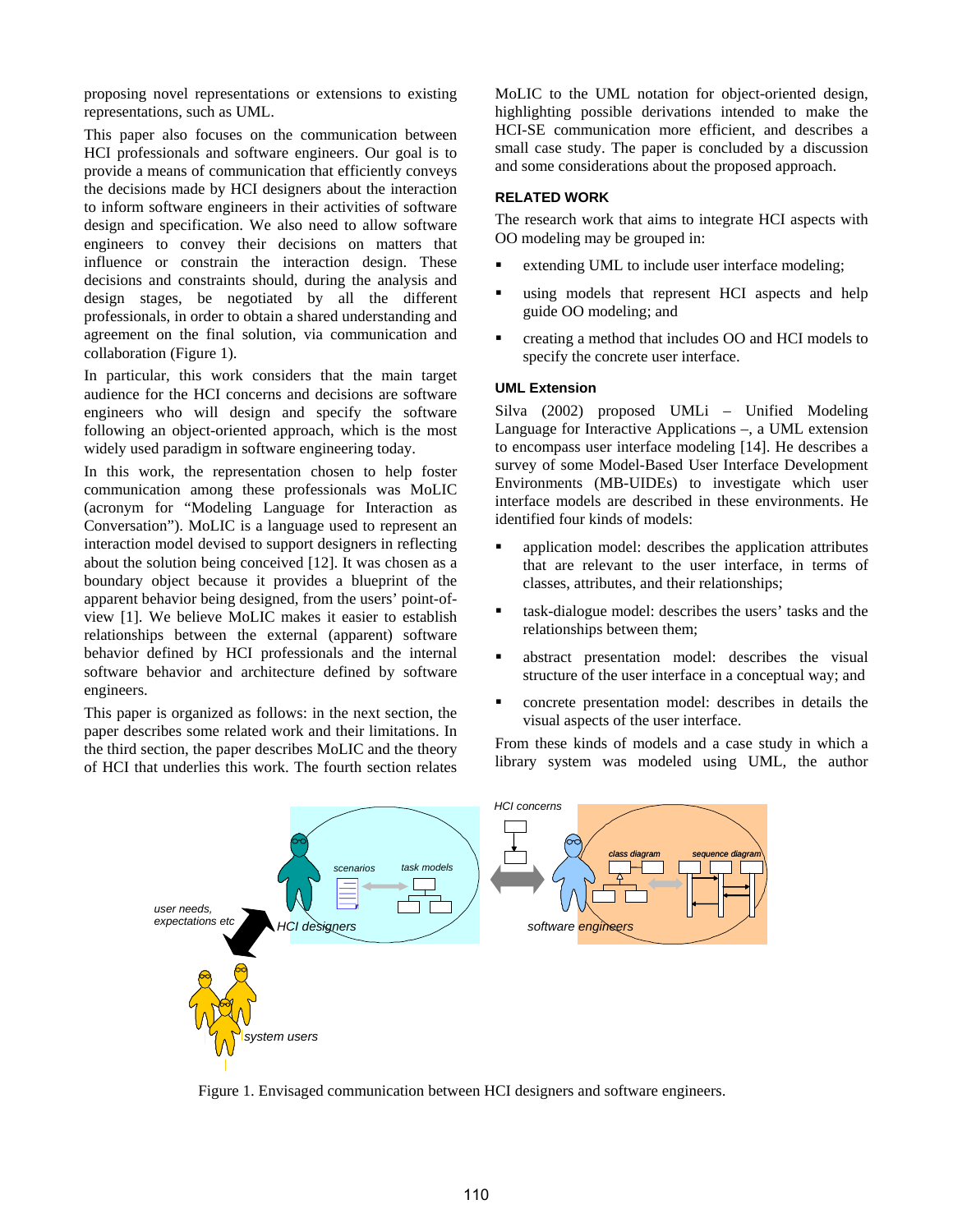investigated the difficulties involved in modeling userinterface related aspects, and then proposed an extension to the UML meta-model and some of its models, creating thus the UMLi.

Nunes (2001) also extended the UML to include HCI aspects [9]. In his work, he intended to insert concepts of usability engineering [8] into software engineering. In order to do this, he proposed Wisdom – Whitewater Interactive System Development with Object Models –, a software development method that comprises a usercentered development process, an architecture that brings new models into UML to support HCI modeling (user, interaction, dialogue and presentation models), and a set of notations that extend UML based on the Wisdom method

Kruchten et al. [7] proposed to extend use cases to provide the necessary information for user interface design using UML. The authors proposed to use "use case storyboards", a conceptual and logical description of how a use case should be "realized" through the user interface. This storyboard is represented in UML through a  $\ll$ use case storyboard>> collaboration. Each use case storyboard contains basically: a high-level textual description of the user-system interaction related to the use case; sequence and collaboration diagrams describing how the use case will be "realized" at the user interface in terms of the collaboration between objects and actors; a description of all of the usability requirements that need to be taken into consideration; and additional explanations about the creation of a user interface prototype. The authors described how the use case storyboards may contribute to the construction of both prototypes and the final user interface. They did so by defining some steps towards building a prototype from the elements in the use case storyboards.

There are a few problems in these proposals to integrate HCI and OO modeling by bringing HCI into UML. First, one of the goals of HCI design under many perspectives (user modeling, task modeling, interaction modeling, and so on) is to support the designers' reflection in conceiving the interactive system focusing on HCI concerns. When the language used in these models is targeted mostly at system specification – which is the case with UML – instead of its earlier conception ideas, the support to the HCI designers' reflection and decision-making processes about conceptual and practical HCI concerns is hindered. Second, HCI designers don't always know the OO paradigm. So, when HCI models turn into OO models, this may thwart these professionals, who will either have to learn the OO paradigm or will be unable to adequately use the languages to correctly represent their decisions in an OO-HCI model. Last, since UML is a language used by software engineers, its extensions to include HCI aspects may give the false impression that software engineers are fully qualified to handle HCI-related decisions. Thus, these kinds of work don't highlight the importance of having HCI professionals in the software development team.

# **Models that represent HCI as a guide for OO modeling**

Constantine and Lockwood (2001) proposed the use of essential use cases to guide user interface design and traverse the gap between usability engineering and software engineering [4]. Essential use cases comprise an abstract description of the problem's essence, generalized and independent of technology. They don't contain user interface details nor internal software structures. They are based on the users' intentions, and visually separate these from the system responsibilities. The authors suggested to include tags in the use case narratives to indicate, for instance, objects, classes, and methods, in order to facilitate the later construction of OO models. Essential use cases represent the user-system interaction, and an interaction map relates the essential use cases through the following kinds of relationships: inclusion, specialization, extension, similarity, and equivalence.

Our work is in line with this kind of research, i.e., to keep HCI models and use the information contained therein to inform the construction of the OO models and diagrams. The major difference is that, when they create their interaction map, they stop focusing on the user-system interaction and instead highlight the relationships between use cases in terms of software architecture concerns. This shift in perspective hinders an overall understanding of the application's behavior, from the user's point of view.

As we will see in the next sections, in using MoLIC our work provides a map of the user-system interaction following the interaction-as-conversation metaphor. It always focuses on the possible interaction paths as experienced by the users, never from a system perspective.

Rosson and Carroll (2001) described how usage scenarios may contribute to the construction of object models, providing information such as: objects, their relationships and responsibilities [11]. According to them, while the system's usage scenarios are refined throughout the design, the object model may become more complex, and the object-oriented user interface design may take shape.

Scenarios are good artifacts for communication, because they provide context and are written in natural language. However, each scenario represents only part of the system. While we agree that scenarios may contribute to HCI-OO modeling integration, providing the kinds of information mentioned in [11], we believe they should be complemented by other HCI models that highlight the relationships between scenarios, and thus provide additional information that is relevant to OO systems design.

# **OO design method for creating the user interface**

Van Harmelen (2001) presented the Idiom design method, which included techniques for user interface specification through object modeling [16]. The author presented a framework that described the use of HCI and OO models throughout the user interface design process. The models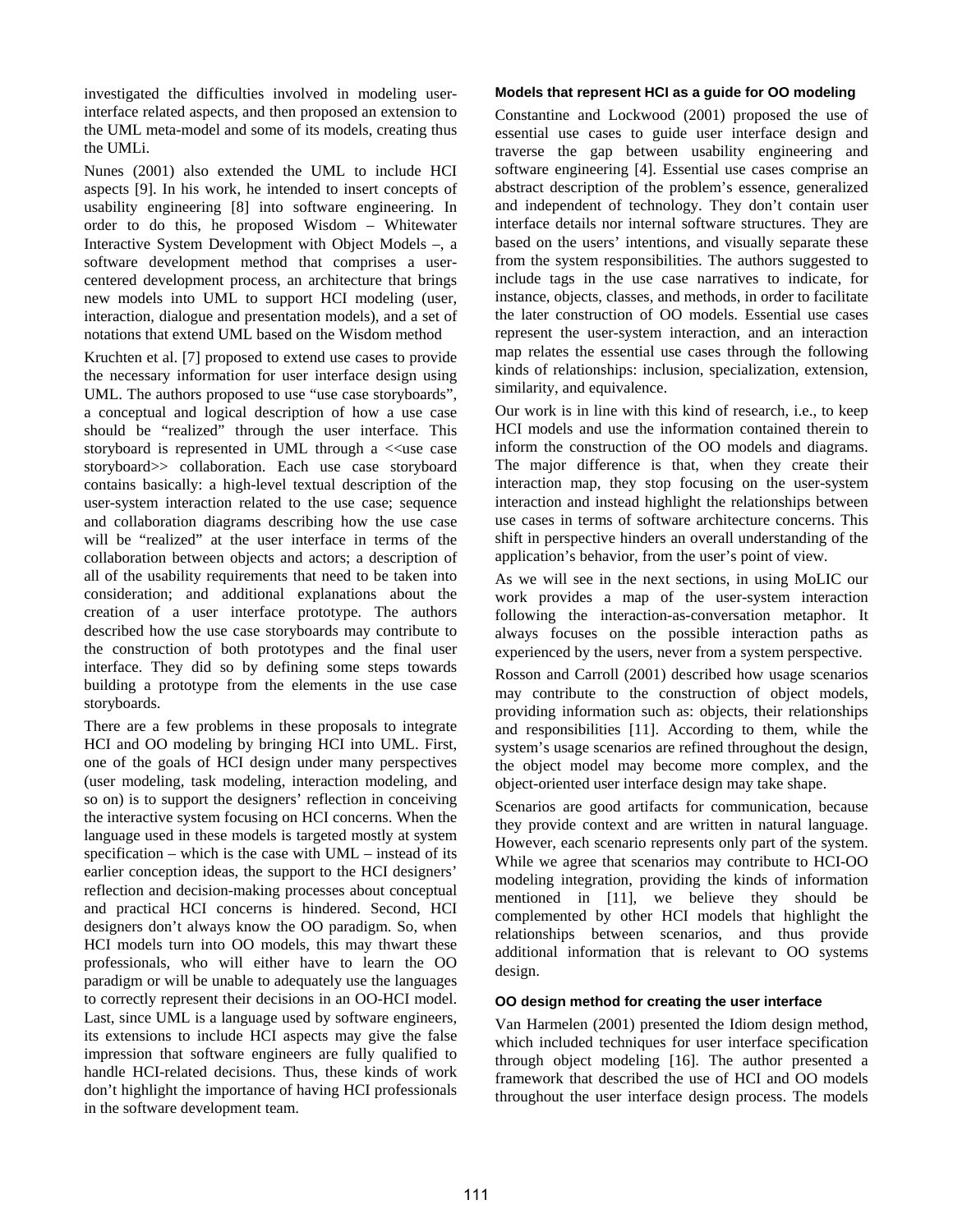he used were: scenarios, task models, domain models (representing the objects extracted from scenarios and their relationships), core model (representing only the objects and associations that were of interest to users), and view model (provided an abstract view of how the user would interact with the system).

After building all these models, the user interface was designed. This design contained the concrete representations of the core model objects. When the user interface design was ready, a prototype was built, and then the OO analysis and design of the internal software system could be done. All of the models plus the concrete user interface might be used as a resource for the remaining development stages.

Van Harmelen proposed the use of OO models to design the user interface. As with the proposals that extend the UML, HCI professionals need to learn OO to model the user interface using the Idiom method. A drawback of this approach is that the author didn't make it clear what the benefits from modeling the user interface following an OO perspective were. Also, he didn't describe in detail how the models built in Idiom might collaborate with or serve as concrete resources for building the software engineering models.

# **A SEMIOTIC ENGINEERING INTERACTION MODEL**

This work is grounded on semiotic engineering, a theory of HCI that characterizes human-computer interaction as centrally communicative phenomena and provides an ontology from which HCI frameworks and models can be derived [5]. Semiotic engineering adopts a media perspective on the use of computer applications, investigating the designer-to-user metacommunication, i.e., how the signs engineered into the user interface tell the users how to communicate with the application to achieve the intended effects. The content of the designers' message is who they believe users are, what they have interpreted as being the users needs, values, and preferences, and how they implemented their vision in this interactive system to allow users fulfill their actual goals. It is important to underscore the interpretive nature of the designers' understanding of the material gathered and compiled during the analysis and requirements elicitation activities.

# **MOLIC: A Modeling Language for Interaction as Conversation**

MoLIC is an interaction modeling language created within semiotic engineering. A MoLIC model represents all possible interactive conversations that users may have with the system, i.e., all the possible interaction paths, including alternative paths to achieve the same goal, and paths for recovering from interactive breakdowns or errors. We have used MoLIC models as a shared representation to achieve two distinct goals: to represent the designer-to-user communication (achieved at interaction time), and to foster

communication among design team members (during design).

MoLIC models represent the user-system interaction as threads of conversation that users may (or must) have with the application in order to achieve their goals. MoLIC was not devised to replace existing representations, but to complement them. The event sequences depicted in scenarios are organized in a MoLIC diagram, which reveals the relationships and intersections between scenarios, from a user's point-of-view. It is important to note that MoLIC was devised for human usage; it is not meant for representing formal, machine-processable models.

The MoLIC diagram is complemented by an ontology of signs. Here, we use the term *sign* to denote any given element in the application domain or at the user interface, to which a user may attribute meaning with respect to his goal or task, or to the application itself. The goal of the sign ontology is to provide a shared knowledge of the user interface signs, which will be presented to or manipulated by users during their conversation with the system, and their relationships. In this ontology, the definition of each sign includes its inherent properties, i.e., the properties that remain unaltered during the user interaction with the system, and information about the origin of the sign (whether it exists in the domain or whether it only makes sense in the context of that particular application). For instance, a sign definition may include its default value (in absolute terms or relative to other signs in the ontology), the set of possible values it may assume, or even the abstract user interface widget associated to the sign (simple choice, free text, etc.).

As a running example, let us consider a hotel reservation system. A partial sign ontology for such a system is depicted in Figure 2. For clarity purposes, the figure includes only the signs' attributes and relationships, and ommits the details associated to each attribute.



# Figure 2: A partial sign ontology for a hotel reservation system.

The sign ontology is built *pari passu* the MoLIC diagram and the scenarios. The notation in which the ontology is represented is not prescribed by the authors. The only restriction is that it can represent the necessary sign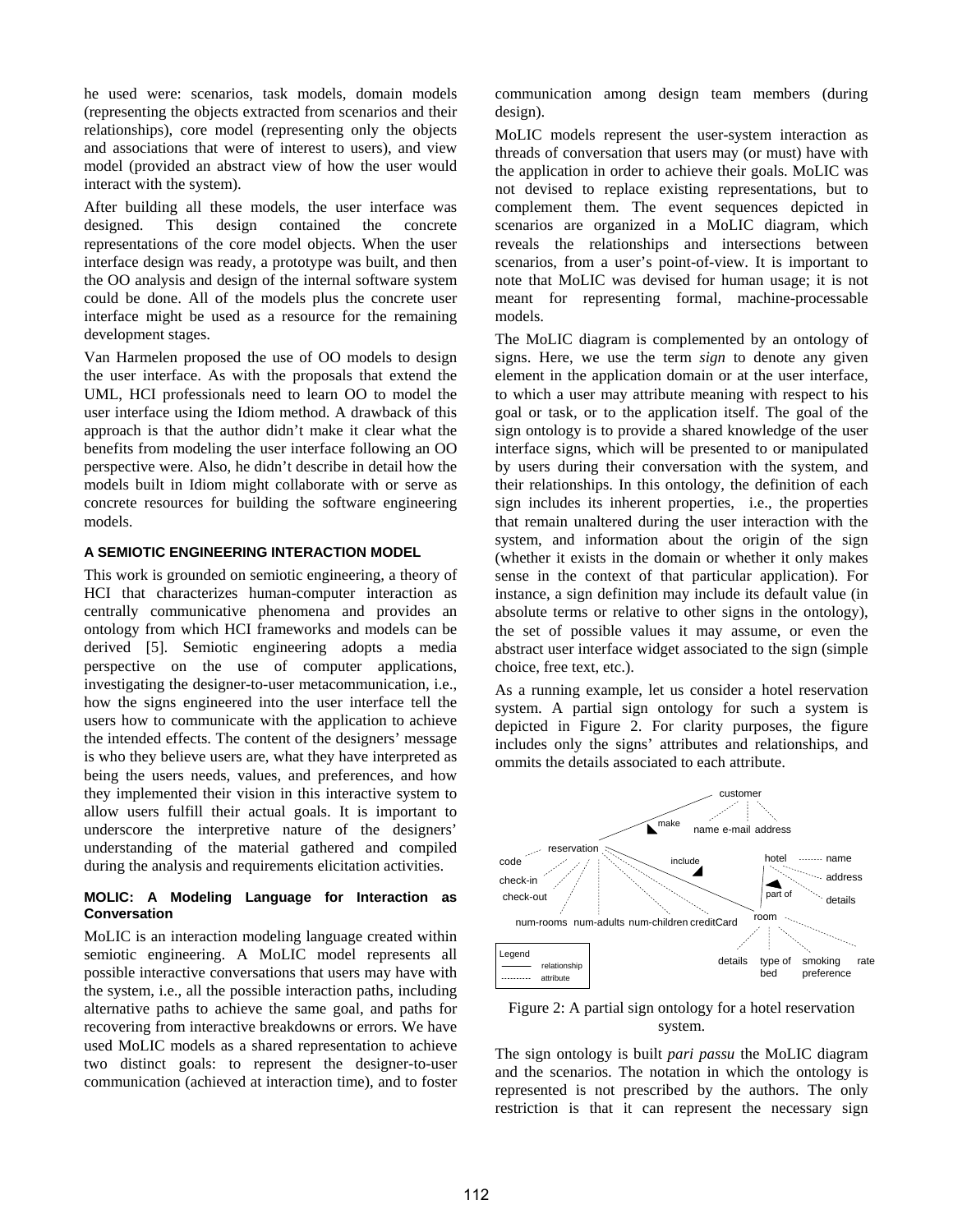attributes and relationships. The design team may choose a representation that best suits their needs, such as a semantic network, for instance.

# **MoLIC's Diagrammatic Notation**

A MoLIC diagram basically depicts the turn-taking between user and system, forming conversation threads. Although the graphical representation resembles a statetransition diagram, the coincidence is only superficial: we focus on the communication aspects of the interaction, such as turn-taking, topic and subtopic structures, and some mismatches between user' intentions and system behavior, encouraging a careful design for the recovery from interaction breakdowns.

In a MoLIC diagram, there are two different kinds of nodes, indicating the user's or the system's turn to "say something". We represent the user's turn to make a decision about how the conversation should proceed in a *scene*, represented by a rounded rectangle, containing a label describing the topic of the conversation at that moment, and a set of dialogs and signs related to that topic (to achieve a certain goal or subgoal). In order to facilitate the representation of scenes that can be accessed from anywhere within the application (e.g. from menu items), MoLIC diagrams contain *ubiquitous accesses* to these scenes, represented by gray, rounded rectangles.

The system's turn in the conversation is represented by a "black box", indicating that users cannot perceive what is going on inside the system processing nodes.

Linking scenes to system processes, and vice-versa, are *transition utterances*. Transition utterances stemming from scenes represent changes in focus or a conclusion of the conversation topic, as caused by a user's choice, indicated by the transition label. Those stemming from system processes represent the result of that processing, indicating whether the user's request was completed successfully or whether a breakdown or system error has occurred.

# **Interaction breakdowns in MoLIC**

Repair utterances are an inherent part of human conversation, and so are breakdown prevention and handling in user-system interaction. Considering the interaction as conversation, designers are encouraged to represent not only how users should perform tasks under normal conditions, but also how to avoid or deal with mistaken or unsuccessful situations. When potential breakdown situations are detected or predicted during interaction modeling, they should be represented in the MoLIC diagram by breakdown tags. These tags are used to identify the interaction mechanisms designed to deal with potential or actual breakdowns, according to the following categories:

Passive prevention (PP): documentation or online instructions designed to prevent breakdowns from happening (e.g. the format of the data expected in a field).

**Active prevention (AP)**: active mechanisms that will prevent breakdowns from occurring (e.g. forbidding the user to type in letters or symbols in numerical fields).

**Supported prevention (SP)**: asking the user to decide if a situation is a breakdown or not (e.g., confirmation messages such as "File already exists. Overwrite?").

**Error capture (EC)**: errors that are detected by the system and must be notified to users, but for which there is no remedial action (e.g., when a file is corrupted).

**Supported repair (SR)**: informing the user about a detected breakdown and allowing him to correct it (e.g., presenting an error message and the previously filled fields for the user to correct the problem).

MoLIC diagrams may be represented in an abbreviated or an extended form. The abbreviated form includes the dialogs' topics, but not the individual signs or utterances composing the dialogs. The extended MoLIC diagram includes the signs associated to each dialog. For each sign, the attributes specific to that context of interaction need to be represented (i.e., attributes that are not represented in the sign ontology). For instance, one may represent attributes regarding the default values of that sign in a certain dialogue, or whether users need to provide a value for the sign (i.e. it is a mandatory sign), and associated breakdown tags, if necessary.

Figure 3 shows a MoLIC diagram for a hotel reservation application at an intermediary stage of design, in which signs for two scenes have already been defined. A typical interaction would proceed as follows: the user searches for hotels in a city, then indicates the desired hotel, informs the room and billing details, and then examines and confirms the reservation.

MoLIC encourages the representation of alternative interaction paths. For instance, Figure 3 shows that, in case the user searches for a city that exists in different states or regions, she will be prompted to indicate which one she was referring to (scene "Disambiguate city").

# **USING MOLIC TO SUPPORT THE CONSTRUCTION OF UML DIAGRAMS**

In software development, software engineers use design and specification notations to help them understand, organize and represent the system's architecture and functionality. HCI professionals also use design notations, but in their case the notations help them understand, organize and reflect on *user-centered concerns*.

In object-oriented development, the UML (a *de facto* standard) provides us with a large set of models to represent complementary aspects of the system. Use cases, class diagrams, sequence diagrams are perhaps the most widely used UML models in the initial design stages. Although UML is process independent, the following steps are usually carried out. Use cases are created to represent a sequence of system actions to produce an observable result,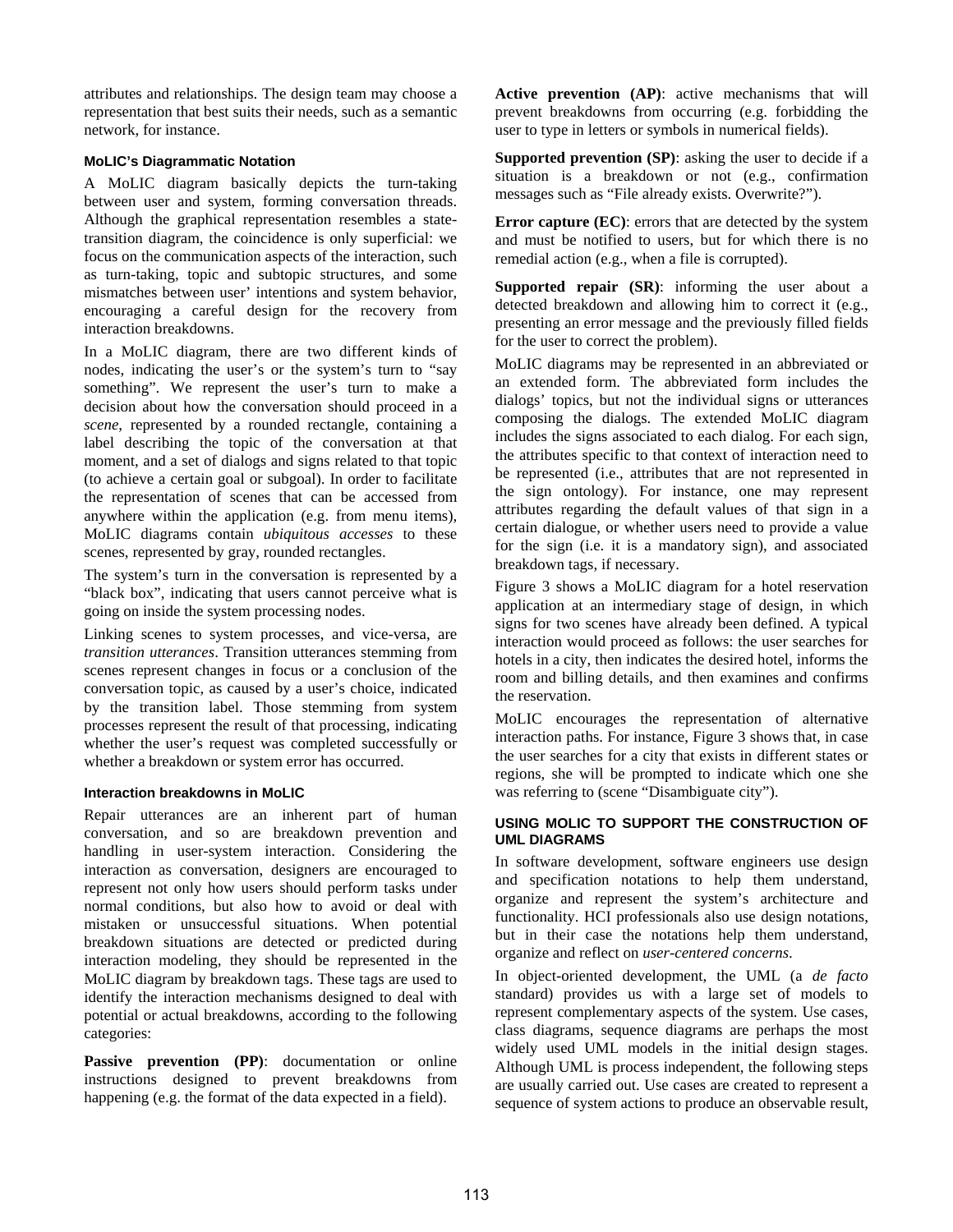

Figure 3: A sample MoLIC diagram for a hotel reservation system

relevant to at least one of the actors. They describe what the system does, and not how it does it. According to Booch and co-authors, a use case "names a single, identifiable, and reasonably atomic behavior of system or part of the system." [2, p.231]

From the set of use cases, several features of class diagrams are created, which represent the system's static structural model: the system classes, their attributes and methods, and the relationships between the classes.

To each use case, a sequence diagram is associated. It represents the possible interactions between instances, the messages that can be exchanged between them, and in which sequence (in time).

From an HCI perspective, one of the major drawbacks of UML is that most of its models concern the system only, leaving most decisions about the user interface to the later stages of development, or even to the implementation phase. The UML fails to properly model the humancomputer interaction.

We claim that, in HCI, we need a modeling language that allows designers to build a blueprint of the application that will reveal its apparent (from a user's perspective) behavior. Such a blueprint could then be used as a reference point for global design decisions, and would be an additional resource for deriving both HCI and SE models. As such, this blueprint could act as a target for the application design to aim at. Figure 4 illustrates the relations between the UML models and this "blueprint".

We believe MoLIC can act as the blueprint illustrated in Figure 4, i.e., as a reference point to other design models. As such, MoLIC would be responsible for representing the user-centered application's semantics, i.e., the conceptual solution, from the user's point of view. This kind of approach has been proposed a long time ago by Frederick Brooks, when he stated that "the separation of architectural effort from implementation is a very powerful way of getting conceptual integrity on very large projects", and "by the *architecture* of a system, I mean the complete and detailed specification of the user interface" [3].

Besides representing the application's blueprint, MoLIC may directly contribute to the construction of UML diagrams. It is possible to define mappings between MoLIC and some UML diagrams.



Figure 4: Proposal for an interaction blueprint as a reference point to UML models.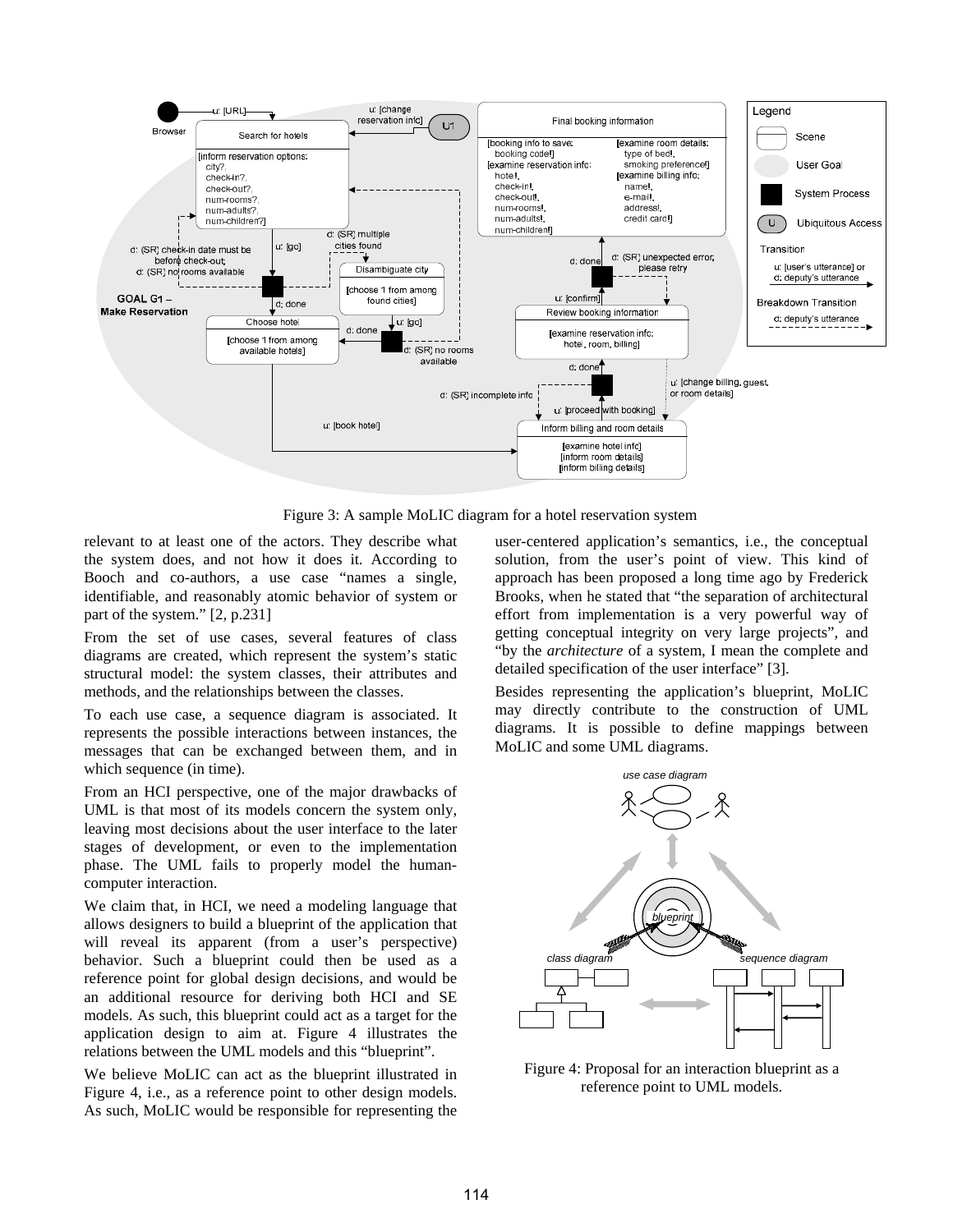The sign ontology may be mapped onto a class diagram. The ontology provides the definition of the classes, attributes, some operations, and relationships that are directly accessible to users. Most of the signs present at the user interface have a counterpart in the data model. In a class diagram, these signs are usually mapped onto a class attribute, such as a person's name or birthdate. The value of a few signs is not directly stored, but calculated from one or more pieces of data. These may be mapped onto class methods, such as a person's age or whether he/she may obtain a driver's license (calculated based on his/her birthdate). Besides, by traversing the sign ontology, some of the relationships between the classes are also directly derived.

MoLIC diagrams also convey information that helps to create the class diagram. For each operation available to users at the user interface (as represented in the diagram), a method may be created in the corresponding class.

MoLIC transition utterances may derive messages in sequence diagrams: MoLIC provides the temporal ordering of the user-system interaction. For every sequence diagram in which one of the instances represent a user role, the messages incoming or outgoing from this instance may be retrieved from or verified against MoLIC's transition utterances. The use of MoLIC is quite important here: this information cannot be adequately derived from use cases.

MoLIC diagrams also provide information to build use cases: the goals and tasks users want to achieve through the system, and the user roles that need to be represented as actors in the use cases. While use cases are often used as an HCI model inside UML, they provide very little information about how the user-system interaction will take place, and instead focus on the description of system actions. MoLIC, on the other hand, always focuses on the user-system interaction as viewed by users. The actions that aren't visible to users are not directly represented in MoLIC. Their representation in use cases causes designers to shift from user- to system-centered design, which adds to the confusion. By using MoLIC and use cases, the former may focus on the user's point of view, whereas the latter may include the systems actions as the software engineers will need to understand and specify them.

Figure 5 illustrates the described mappings between MoLIC and some UML diagrams.

A distinctive characteristic of MoLIC is the emphasis in representing the breakdowns that may occur during usersystem interaction. When a breakdown occurs, a careful HCI design is even more important than in normal courses of action. This is thus one of the main advantages that MoLIC brings to UML diagrams, since here the alternative paths for helping users in inefficient or invalid courses of action are not highlighted.

#### **A Case Study for Deriving UML skeleton diagrams from MoLIC**

In this section we present a small case study to illustrate the mappings we have described. The sign ontology (Figure 2) and the interaction diagram for the goal "Make reservation" (Figure 3) will be used as resources for the construction of skeleton UML diagrams for a simple hotel



Figure 5: Sample mappings between MoLIC and UML diagrams.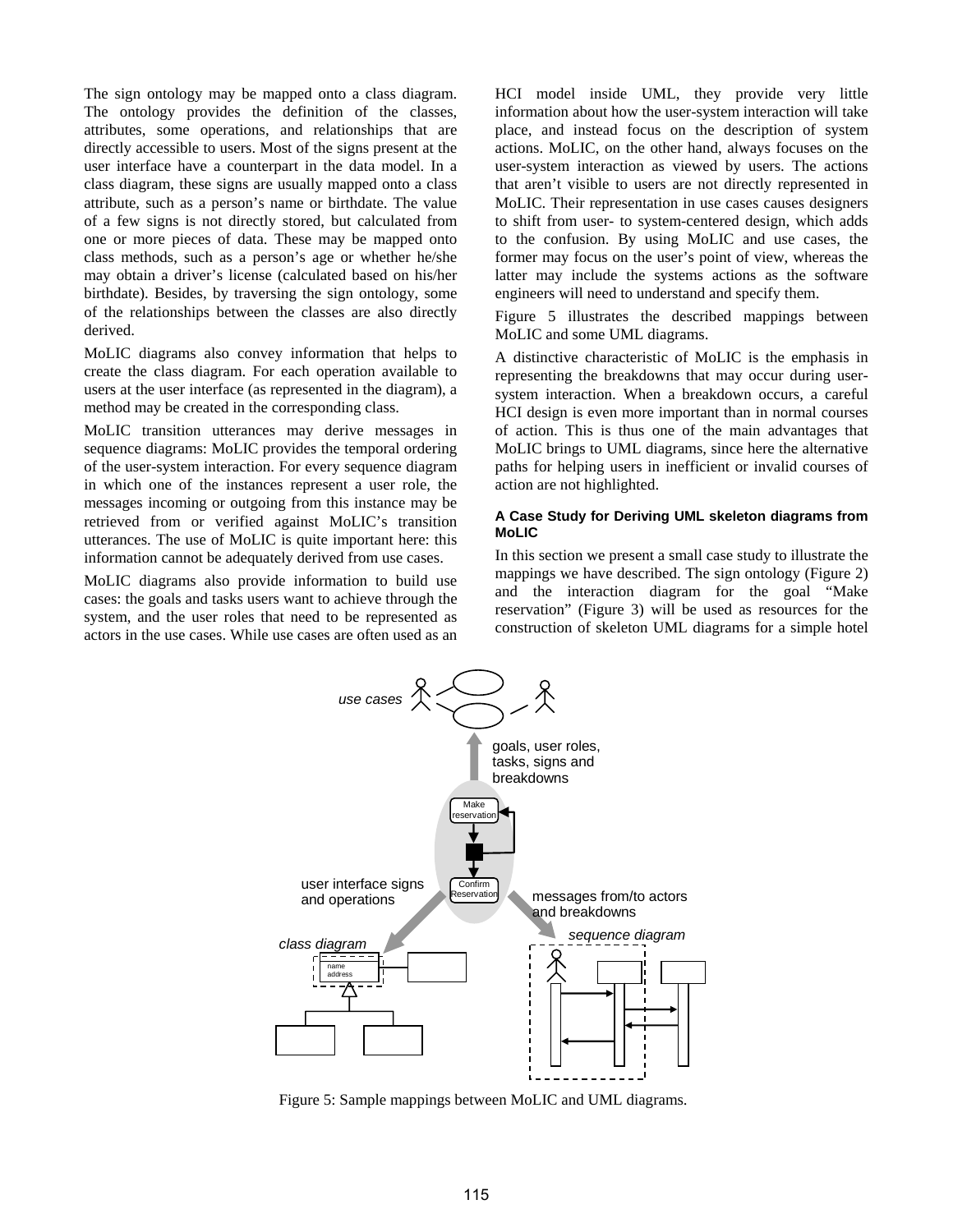reservation system. The UML diagrams built in the case study were: use case diagram, class diagram, and sequence diagram. It is important to highlight that our goal is to contribute to UML modeling by making derivations from MoLIC, but not to build the entire UML diagrams. We only map the elements that have a direct association with the user interface and the user-system interaction. The internal software decomposition is left to the software engineers.

#### **Use case diagram**

For the construction of use case diagrams, MoLIC provides information about the user's goals and tasks. Figure 6 presents a use case diagram that may be derived from the MoLIC diagram in Figure 3.

The following mappings were made:

- from the goal "G1 Make reservation" to the use case "make hotel reservation", directly associated to the "hotel customer" actor:
- from the scene "Choose hotel" to the use case "Show available hotels";
- from the transition utterance "book hotel" to the use case "Get desired hotel";
- from the scene "Inform billing and room details" to the use case "Show available rooms"; and

 from the transition utterance "proceed with booking" to the use cases "Get room details" and "Get billing information".

One may notice that, while the use case that represents a user goal ("make reservation") is phrased from the user's point of view, the remaining use cases are represented from the system's point of view. This is made possible by the ambiguous and sometimes conflicting definitions of use cases.

We believe that, by having an interaction model as a starting point, not only do we facilitate the construction of use case diagrams, but also allow software designers to associate internal system operations to user actions at the user interface.

# **Class diagram**

Some elements of a UML class diagram may be derived by MoLIC diagram and the sign ontology. While some researchers use class diagrams to represent ontologies, we argue that this separation is necessary because the sign ontology provides information that is relevant to HCI concerns (such as default values, for instance) that will not be directly represented in a class diagram.

Figure 7 illustrates a class diagram derived from MoLIC. Each sign and its attributes, as represented in the sign ontology (Figure 2) appear in the class diagram. In this case study, the mapping was straightforward; there were no transformations from the attributes in the sign ontology to the class diagram.



Figure 6: Use case diagram derived from MoLIC.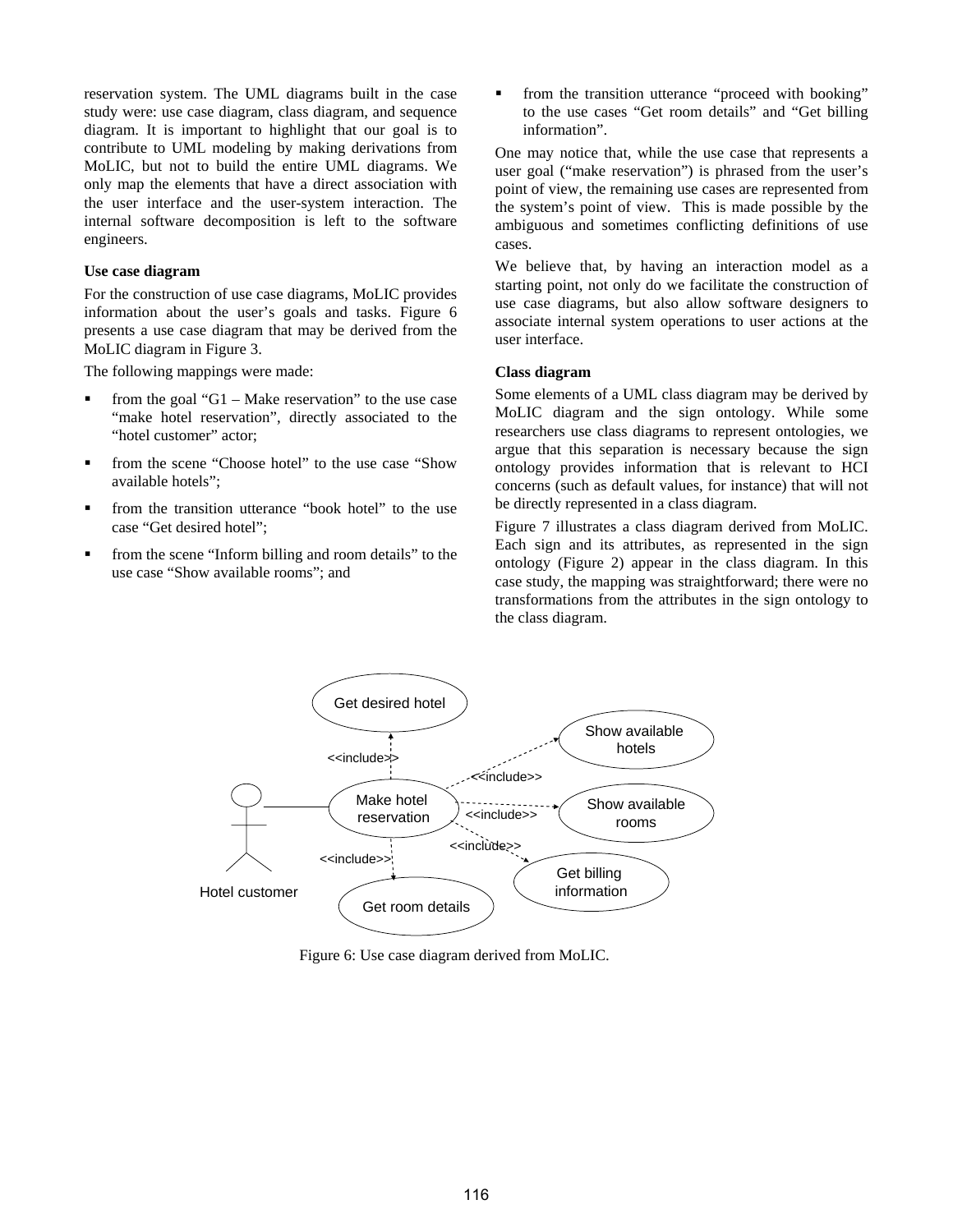

Figure 7: Sample class diagram derived from MoLIC.

In addition to the ontology, the interaction diagram provided information about the methods in each class. For instance, the following mappings were made:

- from the dialogue "[choose 1 from among available hotels]" in the scene "Choose hotel" to the method "showAvailableHotels" in the class "Hotel Catalog";
- from the dialogue "[examine reservation info]" in the scene "Final booking information" to the method "showReservation" in the class "Reservation"; and
- **from the transition utterance "u:**[change billing, guest] or room details]", the method "changeReservation" in class "Reservation"



Figure 8: Simplified sequence diagram for the "Make reservation" use case.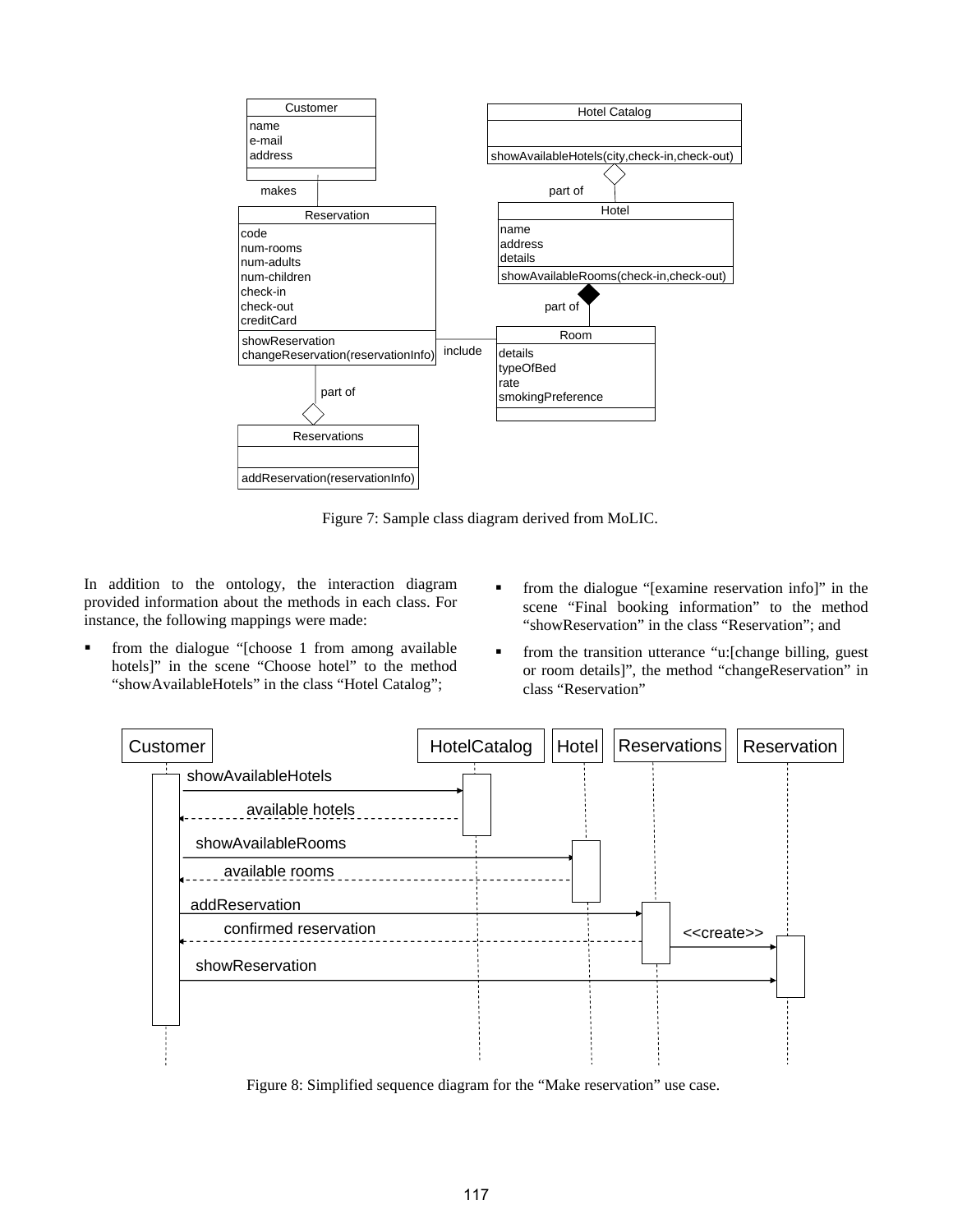In addition to these mappings, MoLIC may provide some of the information handled in each method. For instance, the method "showReservation" should present information about the signs depicted in MoLIC: hotel, check-in, checkout, num-rooms, num-adults, num-children, type of bed, smoking preference, name, e-mail, address, and credit card.

# **Sequence diagram**

Figure 8 presents a sequence diagram from the use case "Make reservation" (Figure 6). The order in which the messages appear in the diagram was extracted from the MoLIC diagram presented in Figure 3. The other UML diagrams we have described did not represent any temporal aspects of the user-system interaction.

Using MoLIC as a resource for building the sequence diagram, some design decisions regarding the temporal sequencing of tasks was clear. For instance, it was defined that first the user would select the hotel, and then the type of room, and not the other way around, i.e., to first define the desired type of room, and then have the system search for matching hotels.

One of the main advantages advocated by the MoLIC designers is that MoLIC encourages the straightforward representation of interaction breakdowns. In contrast, representing alternative paths in a UML sequence diagram may prove to be confusing or difficult. In Figure 9, we present a more complete sequence diagram, including alternative courses of action anticipated in the MoLIC diagram.

# **CONCLUDING REMARKS**

In this paper, we argued for the importance of supporting the communication between the areas of human-computer interaction and software engineering. Both areas deal with the quality of the final product, albeit from different perspectives and focusing on different concerns. HCI focuses on the interaction and user interface design, taking into account the users' needs, values and expectations, aiming at the quality of use of the designed solution. Software engineering, conversely, focuses on the system architecture and internal functionality design and specification, aiming at the structural quality of the final software product.

Since users view the user interface as "the" software [6], it is important that HCI design be awarded a first-class status in the design process, so that the apparent behavior of the application and the internal aspects of the application are not subordinate to one another. In order for this to work, it is imperative that HCI designers clearly convey their concerns and design choices to software engineers and vice-versa, so that together they can negotiate the final solution. Moreover, it is desirable that both professionals may rely on a shared representation about what the interactive system should be like.

In this paper, we proposed the use of MoLIC interaction models to serve as such a representation and thus bridge HCI and SE. In order to make the benefits of using MoLIC more evident to software engineers, the paper described how some elements of UML models may be directly derived from MoLIC diagram and sign ontology, and exemplified possible mappings in a small case study. By providing a clear representation of the interactive exchanges that may take place, we avoid that HCI decisions are lost or inadvertently overruled when designing the system architecture and internal functional behavior.



Figure 9: Sequence diagram for the "Make reservation" use case with alternative courses of interaction.